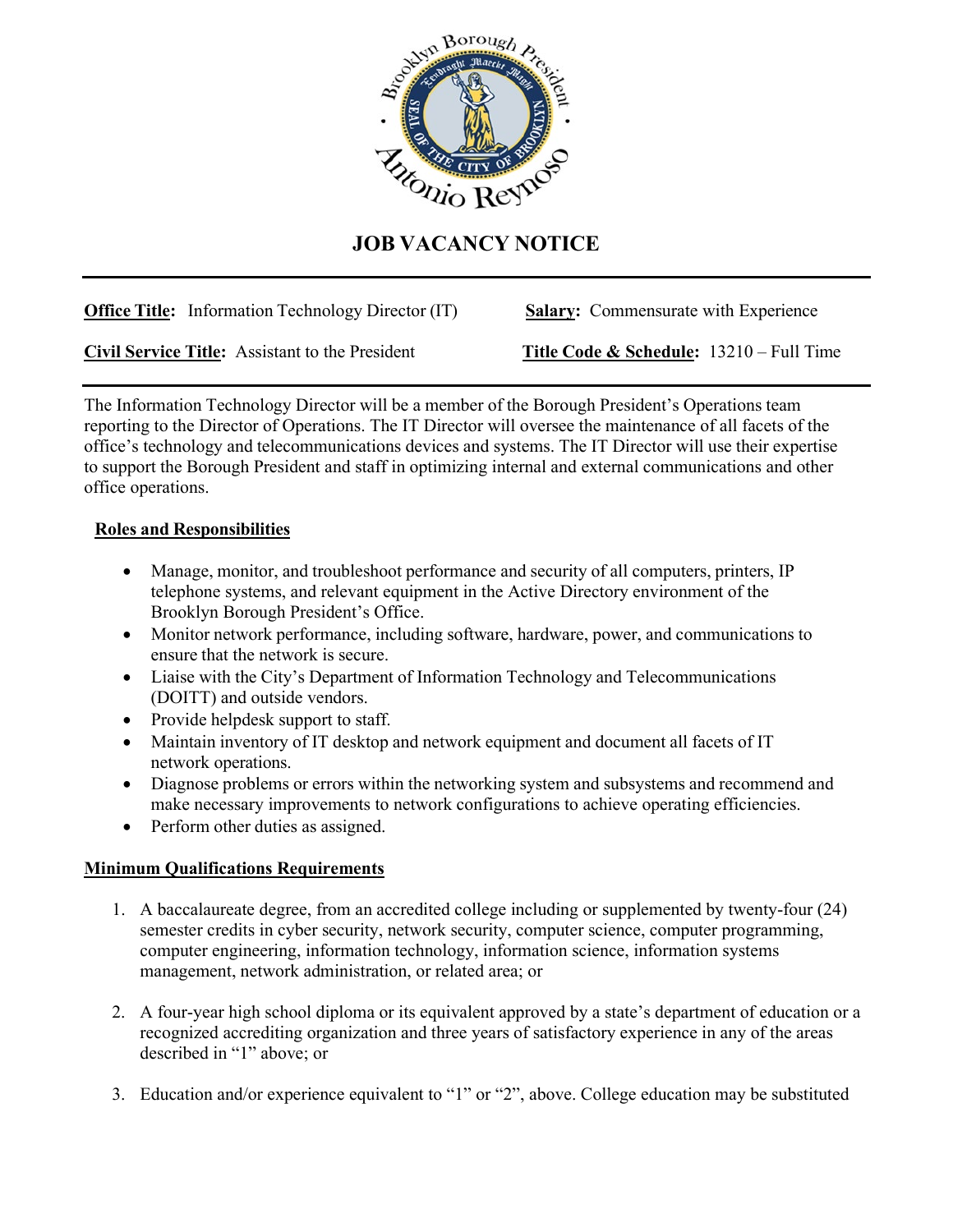for up to two years of the required experience in "2" above on the basis that sixty (60) semester credits from an accredited college are equated to one year of experience. In addition, twenty-four (24) credits from an accredited college or graduate school in cyber security, network security, computer science, computer programming, computer engineering, information technology, information science, information systems management, network administration, or a pertinent scientific, technical or related area; or a certificate of at least 625 hours in computer programming from an accredited technical school (post-high school), may be substituted for one year of experience.

## **Preferred Skills**

- Experience using information technology in computer applications programming, systems programming, computer systems development, data telecommunications, database administration, planning of data/information processing, user services, or area networks.
- Knowledge of the Microsoft Office 365 suite; PC hardware/software, desktop, and laptop network configuration connectivity troubleshooting, including DHCP, and DNS configurations.
- Experience with installation and support of LAN and WAN technologies; Office 365 SharePoint; training end-users; CISCO routers and firewalls, switches, and related protocols; installing, troubleshooting, and maintaining Desktop computer configurations; network design, deployment, and troubleshooting.
- Full understanding of Windows Server and NAS.
- Project planning, performance analysis, and fault management skills.
- Capacity to deliver summary reports of network analysis, including security audits, hardware/software patch updates, and network monitoring.
- MCSE and A+ certification a plus.
- Strong organizational skills, responsiveness, and result-oriented.
- Excellent verbal and written communication skills.

**To apply:** Submit a resume, cover letter, and the contact information for three professional references to [BKBPHR@brooklynbp.nyc.gov](mailto:HR@brooklynbp.nyc.gov) with the subject line "Information Technology Director" Submission of an application package does not guarantee that you will receive an interview. Only those candidates under consideration will be contacted.

The City of New York is an inclusive equal opportunity employer committed to recruiting and retaining a diverse workforce and providing a work environment that is free from discrimination and harassment based upon any legally protected status or protected characteristic, including but not limited to an individual's sex, race, color, ethnicity, national origin, age, religion, disability, sexual orientation, veteran status, gender identity, or pregnancy. If you are a qualified individual with a disability or a disabled veteran, you may request a reasonable accommodation if you are unable or limited in your ability to apply for a job because of your disability. You can request reasonable accommodations from the EEO office at [BKBPEEO@brooklynbp.nyc.gov.](mailto:EEO@brooklynbp.nyc.gov.)

New York City residency is required within 90 days of appointment. However, City Employees in certain titles who have worked for the City for two (2) continuous years may also be deemed to be in compliance